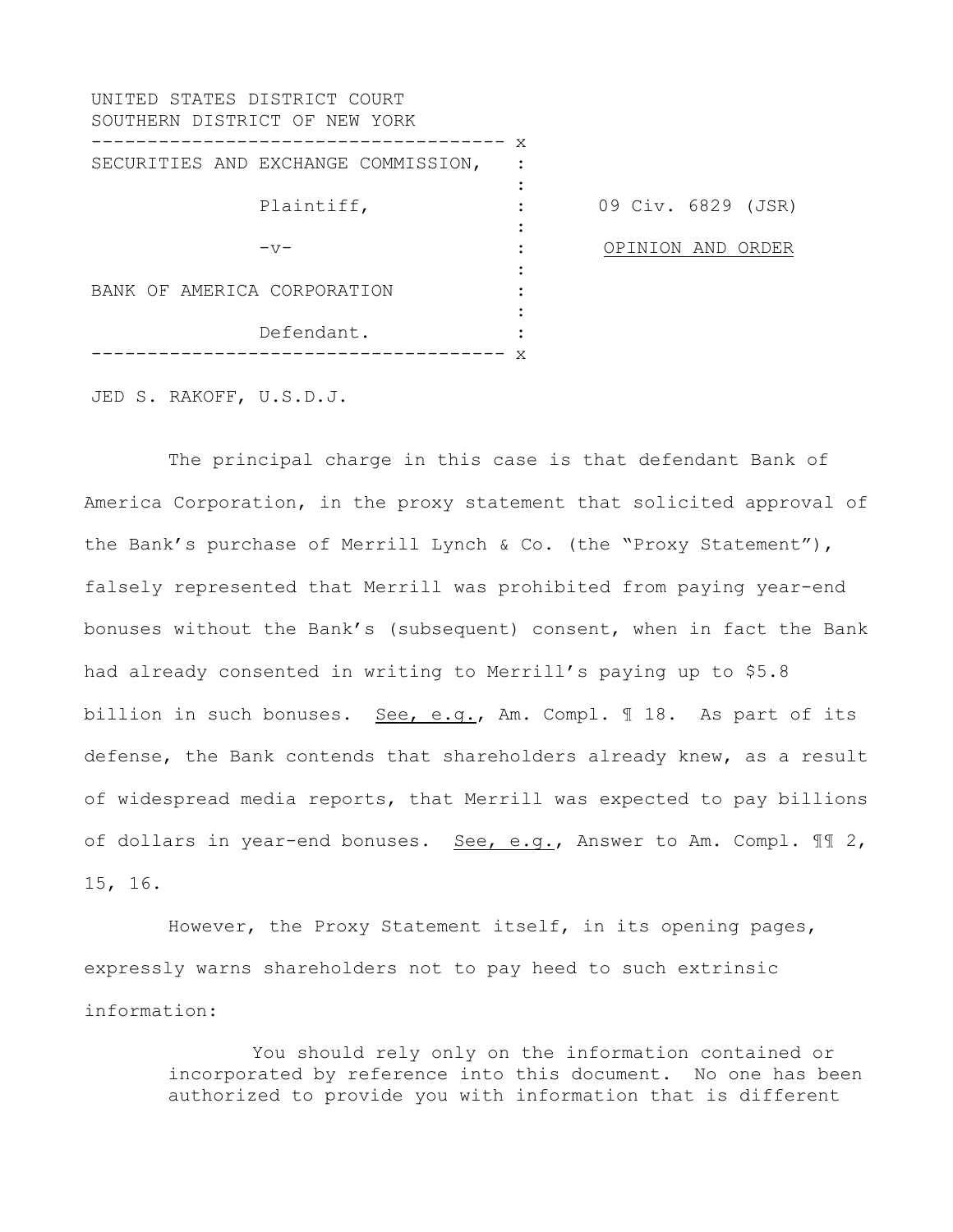from that contained in, or incorporated by reference into, this document.

Proxy Statement Cover Sheets.

At the end of the Proxy Statement, the same warning is repeated, and elaborated, in boldface:

> **You should rely only on the information contained or incorporated by reference in this document. Neither Bank of America nor Merrill Lynch has authorized anyone to give any information or make any representation about the merger or our companies that is different from, or in addition to, that contained in this document. Therefore, if anyone does give information of this sort, you should not rely on it.**

Proxy Statement at 124.

Accordingly, plaintiff Securities and Exchange Commission (the "S.E.C.") seeks to exclude the media reports from evidence. The Bank counters that, even if the above-quoted warnings render such evidence irrelevant to the issue of shareholder reliance, such evidence is still a relevant part of the "mix" of information that determines whether the alleged misrepresentations were material. This dispute, raised earlier in this litigation, is now ripe for decision, since the S.E.C. has now moved to exclude those portions of the Bank's experts' opinions that rely on such media reports.

By way of background, the Case Management Plan filed September 22, 2009 required the S.E.C. to disclose the reports of its experts on November 20 and the Bank to disclose the reports of its experts on December 10. On November 20, the S.E.C. duly served the report of its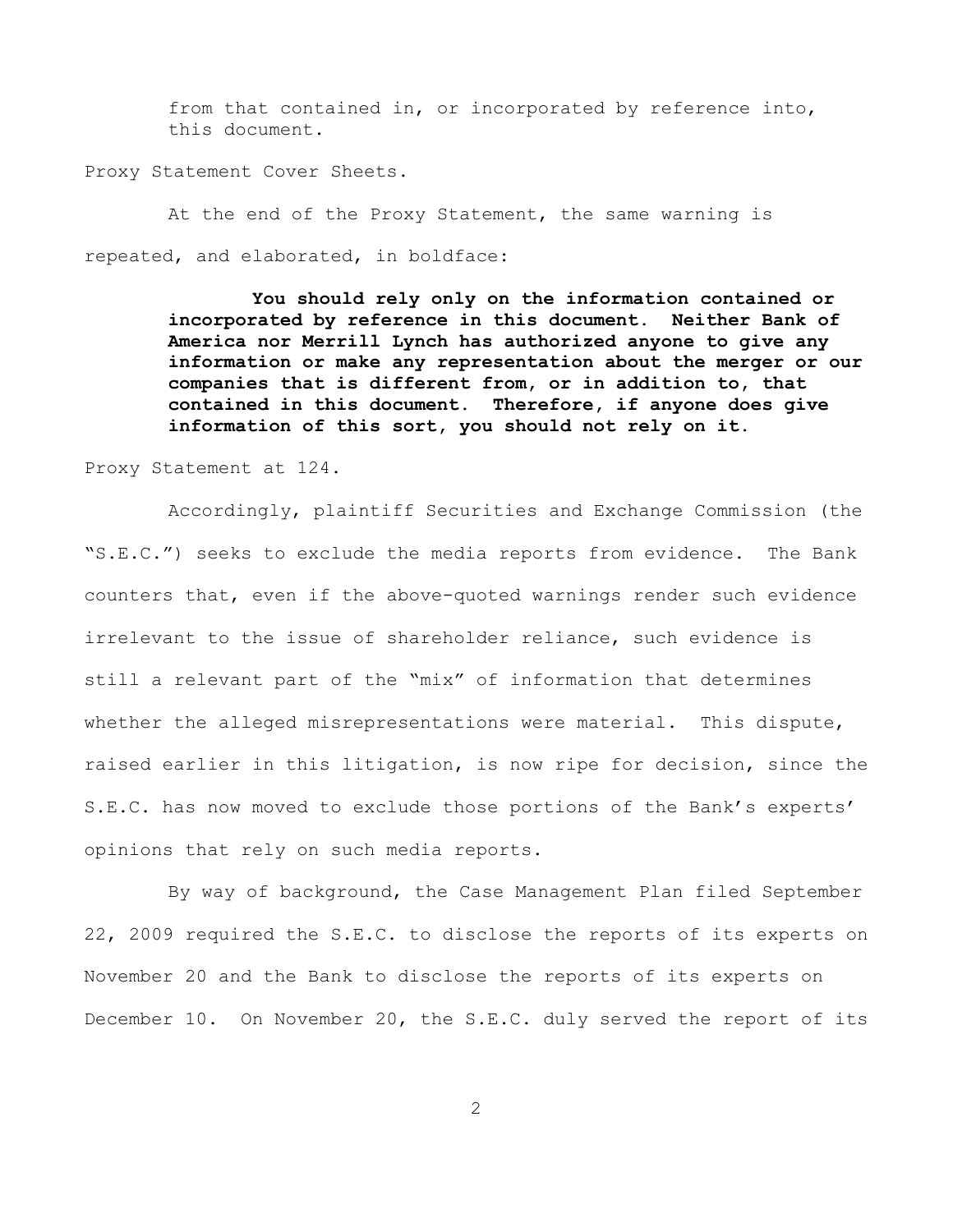sole purported expert, Prof. Robert M. Daines of Stanford Law School, who offered opinions on, among other things, the issue of "materiality," that is, whether the allegedly concealed information, if disclosed, would have been viewed by a reasonable investor as having significantly altered the total mix of information made available. TSC Indus. v. Northway, 426 U.S. 438, 449 (1976). So far as media reports were concerned, Prof. Daines first opined, consistent with the S.E.C.'s already enunciated position, that they were irrelevant because of the Proxy Statement's own warnings not to consider them; but he further opined that, even if not otherwise excluded, they did not render the alleged misrepresentations immaterial. See, e.g., Daines Decl. ¶¶ 4, 24-25, 40-49.

For its part, the Bank, on December 10, served the reports of no fewer than six purported experts, namely, Irving S. Becker, who opined on the issue of executive compensation; Stephen B. Blum, who opined on accounting issues; Prof. Joseph A. Grundfest of Stanford Law School, who opined on the issue of materiality; Prof. William W. Holder of the University of Southern California Business School, who opined on accounting issues; Prof. R. Glenn Hubbard of Columbia Business School, who opined on the issue of materiality; and Morton A. Pierce, Esq., who opined on disclosure practices. The opinions of Professors Grundfest and Hubbard, in particular, relied heavily or exclusively on media reports as the basis for determining materiality.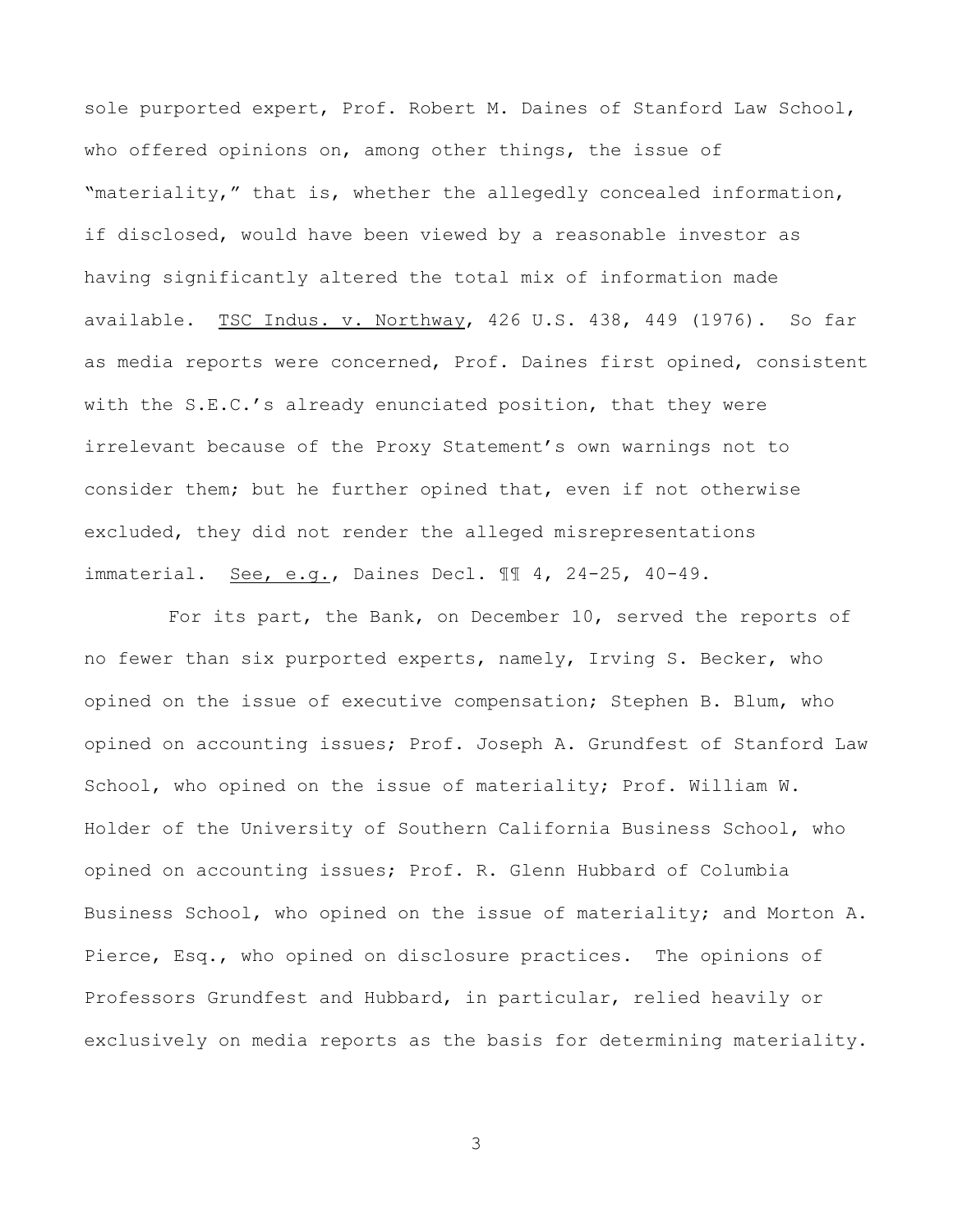The S.E.C. then moved to exclude most, if not all, of the Bank's experts. (The S.E.C.'s motion, and most of the briefing referred to herein, was in the form of letter briefs, which the Court will arrange to docket promptly after filing this Opinion.) Following initial briefing, the Court convened an in-court conference on December 17, 2009, at which the Court expressed tentative views that much of the proposed testimony of the S.E.C.'s own expert might well be inadmissible, but that, in any event, it was unlikely the Court would allow the Bank to call six purported experts, several of whom were seemingly repetitive of others. See, e.g., Transcript of December 17 Hearing ("Tr.") at 4-7, 9-10.The Court also took note that there might be unresolved questions about the whether the methodology used by some of the experts met the requirements of Rule 702 of the Federal Rules of Evidence, but the Court agreed with the parties that consideration of the methodological issues should await the completion of the experts' depositions. Tr. at 5-6, 18-20. Finally, on the issue of the whether the warning statements in the Proxy Statement rendered inadmissible the opinions of the Bank's experts premised on the media reports, the Court invited further briefing, to be completed by December 30, 2009. Tr. at 38-39.

With the aid of this additional briefing, the Court now regards this last issue as a simple one:

According to the Amended Complaint, the Proxy Statement, fairly read, represented that no Merrill bonuses would be paid without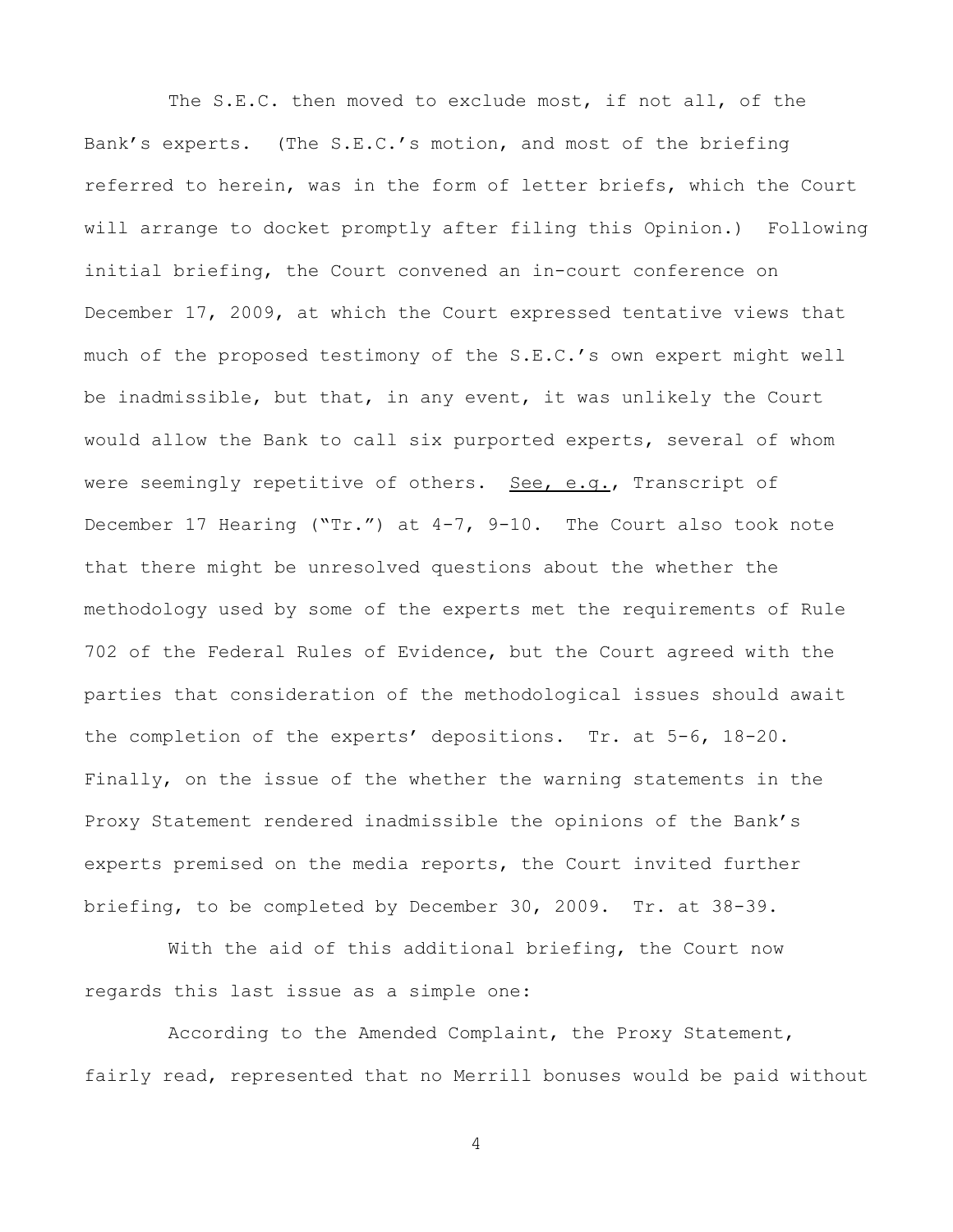subsequent Bank consent, whereas the Bank had already given its consent. The fact that the media were predicting, as the Bank claims, that Merrill would in fact pay bonuses is entirely irrelevant to any aspect of this issue, for the alleged falsehood consisted of representing as a contingency what was in fact an agreement already reached, and it does not appear that virtually any of the media reports disclosed that agreement.

Furthermore, even if the media reports of Merrill's likelihood of paying bonuses could otherwise somehow be said to bear indirectly on the question of how material was the Bank's alleged failure to disclose that it had in fact already approved the payment of such bonuses when it purported to represent that it had not given such approval, the warnings in the Proxy Statement totally changed the relevant mix of information for assessing materiality. Since the test of materiality is whether the undisclosed information, if disclosed, "would have been viewed by a reasonable investor as having significantly altered the 'total mix' of information made available," TSC Indus., 426 U.S. at 438, one must ask what a reasonable investor would reasonably consider the total mix of information in this case. The answer is that since the Bank itself warned investors not to rely on the media, it would be unreasonable for a shareholder to consider the media pronouncements to be part of the relevant mix of information.